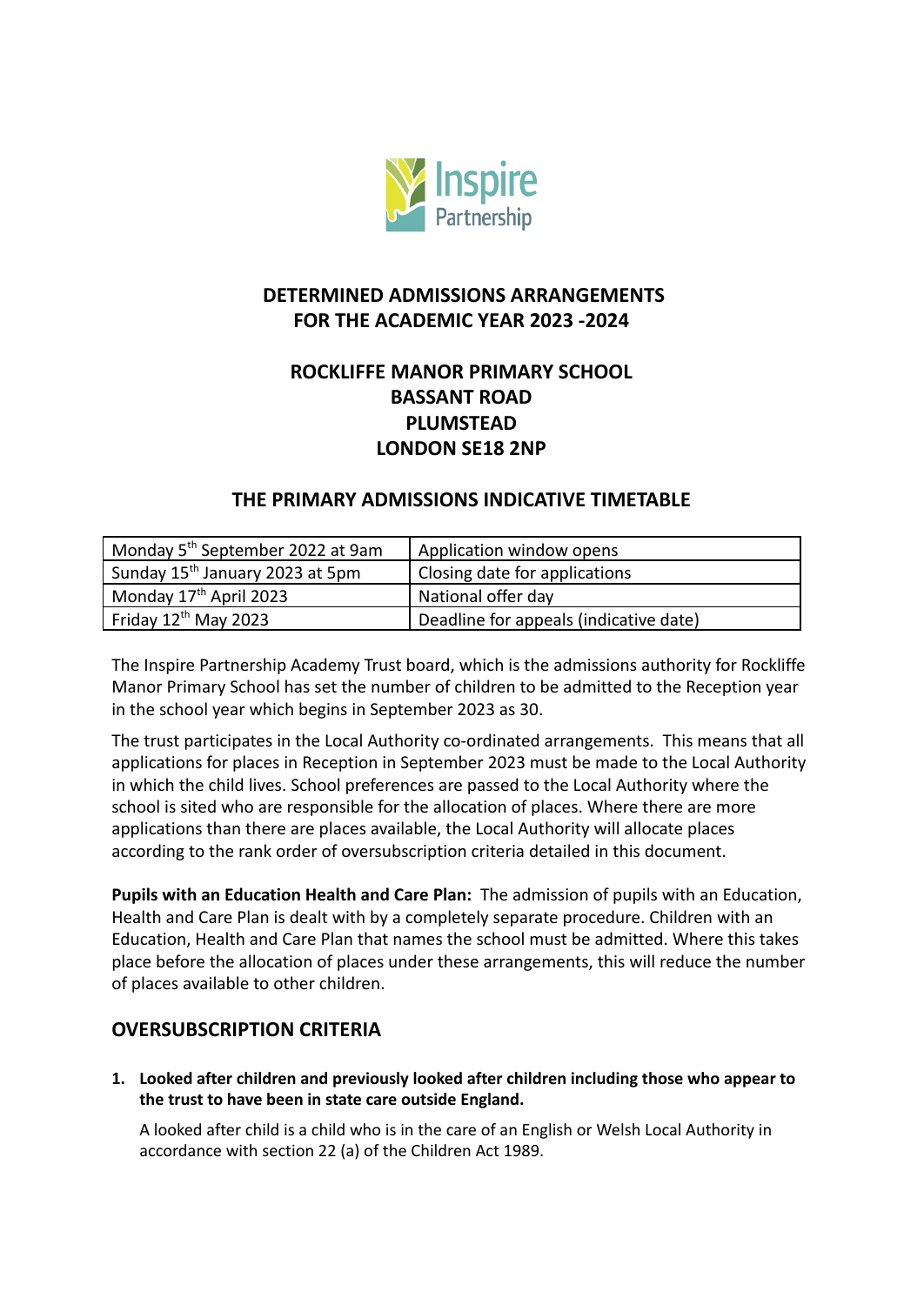Those children who have been adopted or become subject to child arrangements or a special guardianship order immediately after having been looked after.

A child is regarded as having been in state care in a place outside of England if they were accommodated by a public authority, a religious organisation or any other provider of care whose sole purpose is to benefit society.

#### **2. Children with a chronic medical or social care need for a particular school.**

This may also apply to an immediate family member. The application must be supported by a letter written by a professional such as a qualified medical practitioner, setting out the reasons why the school is the only one that can meet the child's needs and the implications for the child if they are not offered a place at the school.

*NB. Work commitments and childcare arrangements are not considered as being a chronic medical or social care need.*

#### **3. Children with a sibling living at the same address who is already attending the school at the time of the child's admission.**

Sibling means a full, half, step, adopted or foster brother or sister. This does not include siblings who attend a school's nursery provision.

#### **4. Distance**

Priority will be given to pupils living nearest to the school as measured in a straight line from the centre of the home address to the centre point of the school. Where a child lives in a shared property, for example a block of flats the centre will be taken from the centre of the building.

#### **Tiebreaker**

Distance will be used as a tiebreaker for each oversubscription criterion. Where distance is the same for two or more applicants, random allocation will be used, which will be independently verified.

### **APPLICATION PROCESS**

All applications for places must be made on the Common Application Form (CAF) to the Local Authority in which the child lives by Sunday 15 January 2023. The form is available on the relevant Local Authority website

Schools within the Inspire Partnership Academy Trust do not require a supplementary information form

### **LATE APPLICATIONS**

Parents and carers are encouraged to ensure that their application is received on time. Any late applications will be dealt with in accordance with the Local Authority's Co-ordinated Admissions Scheme for late applications

### **ADMISSION OF CHILDREN ATTENDING THE SCHOOL'S NURSERY PROVISION**

There is no automatic admission into Reception year for children attending any school's nursery provision. Parents and carers must apply separately for a place in Reception year.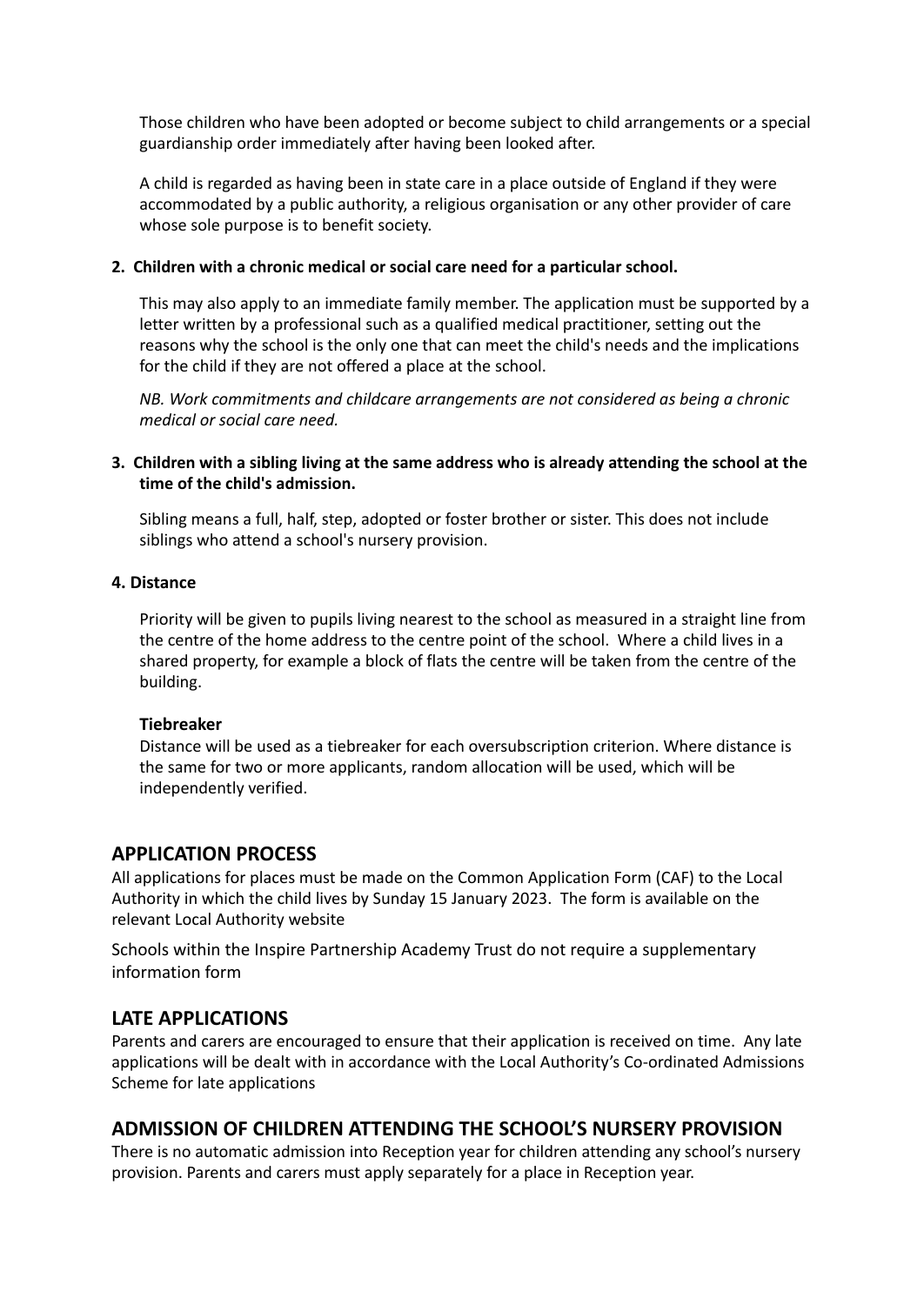# **ADMISSION OF CHILDREN BELOW COMPULSORY SCHOOL AGE AND DEFERRED ENTRY**

Schools are required to provide for the admission of all children in the September following their fourth birthday. Parents/carers have the following options where a place has been offered to a child at the school.

The parent/carer can decide either:

a) That the child starts school full-time in the September following their fourth birthday with their natural academic cohort; or

b) To defer the date their child is admitted to the school until later in the school year but not beyond the point at which they reach compulsory school age and not beyond the beginning of the final term of the school year; or

c) That the child starts school on a part-time basis until later in the school year but not beyond the point at which they reach compulsory school age.

## **ADMISSION OF CHILDREN OUTSIDE THEIR NORMAL AGE GROUP INCLUDING REQUESTING A DELAYED RECEPTION YEAR START FOR SUMMER BORN CHILDREN**

Parents may request that their child is exceptionally admitted outside their normal age group. The school's headteacher will decide whether or not the individual child's circumstances make this appropriate on educational grounds.

All requests to educate a child outside their normal year group should include written explanation of why this is necessary and, where applicable, evidence of the child's circumstances from a relevant professional, detailing the child's educational need which makes education outside the normal age group necessary. Decisions, made in the best interest of the child, will take account of the following:

- Parent/carer views
- Information relating to the child's academic, social and emotional development, where relevant.
- Medical history and the views of a medical professional.
- Any previous history of being educated outside of their normal age group.
- If a child may have naturally fallen into a lower age if the child has not been born prematurely.
- Views of the head teacher.

Applications for admittance outside age range should be made in the year in which children of that age would normally start in Reception year.

Parents/carers are encouraged to speak to the school about their request prior to submitting a formal application for a place. Application should then be made in the usual way via the home Local Authority with the request for out of age group admission included.

Parents/carers have a right to an independent appeal if they are refused a place at the school but do not have that right of appeal if the place is not in their preferred year group. Parents/carers may however appeal through the school's complaint procedure if they so wish.

## **WAITING LISTS**

If a place is not offered because the school is oversubscribed, the child's name will be placed on a waiting list. The list will be in the descending hierarchical order of the categories in the oversubscription criteria. The list for the year group will be held until 31<sup>st</sup> December.